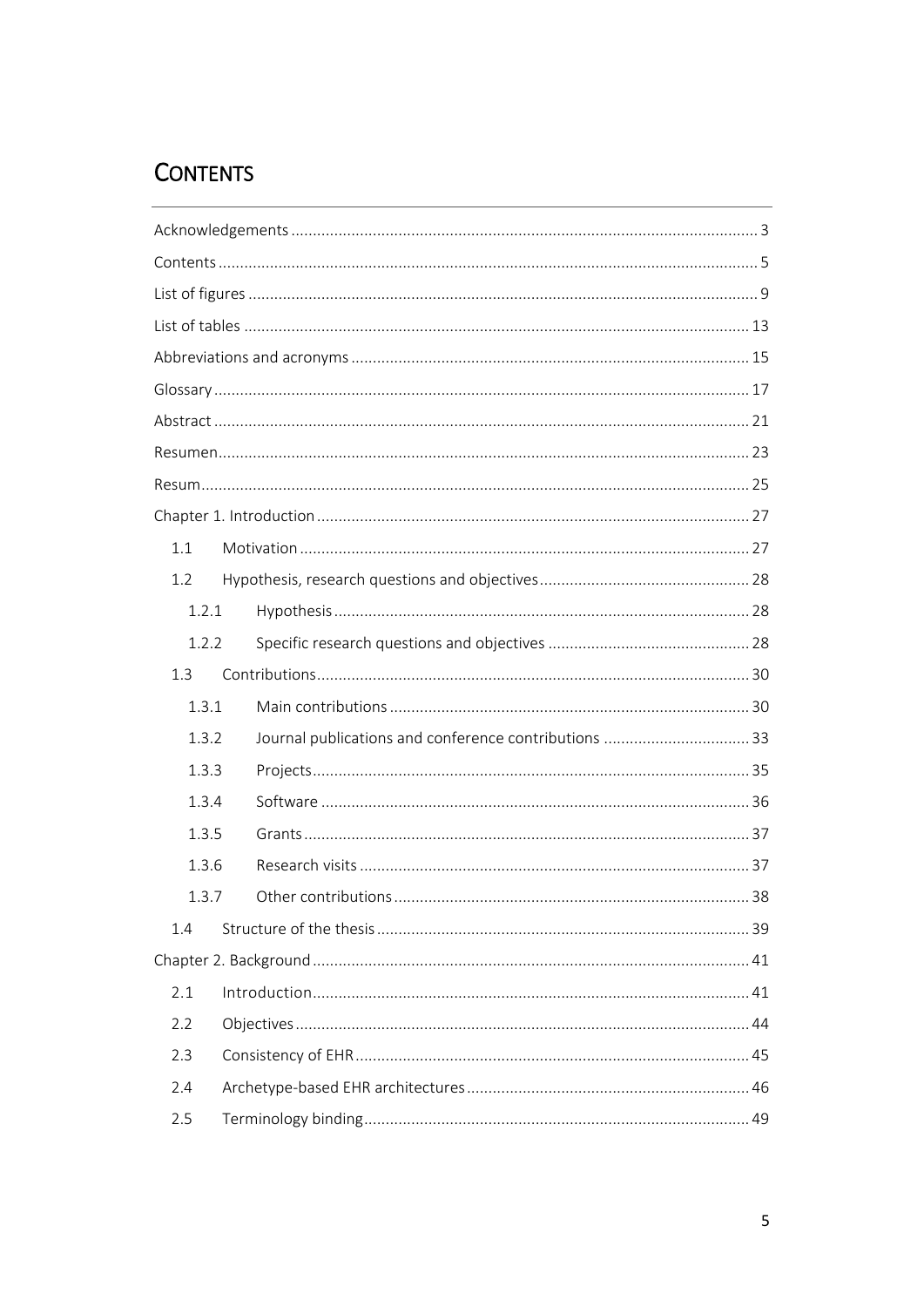| 2.6   |  |                                                                                          |  |
|-------|--|------------------------------------------------------------------------------------------|--|
| 2.6.1 |  |                                                                                          |  |
| 2.6.2 |  |                                                                                          |  |
| 2.6.3 |  |                                                                                          |  |
| 2.6.4 |  |                                                                                          |  |
| 2.7   |  |                                                                                          |  |
| 2.7.1 |  |                                                                                          |  |
| 2.7.2 |  |                                                                                          |  |
| 2.7.3 |  |                                                                                          |  |
| 2.7.4 |  |                                                                                          |  |
| 2.8   |  |                                                                                          |  |
|       |  | Chapter 3. Methods for the definition, validation, execution and visualization of SNOMED |  |
| 3.1   |  |                                                                                          |  |
| 3.2   |  |                                                                                          |  |
| 3.3   |  |                                                                                          |  |
| 3.3.1 |  |                                                                                          |  |
| 3.3.2 |  |                                                                                          |  |
| 3.3.3 |  |                                                                                          |  |
| 3.3.4 |  |                                                                                          |  |
| 3.4   |  |                                                                                          |  |
| 3.5   |  |                                                                                          |  |
|       |  | Chapter 4. SNQuery: ECL execution engine based on graph databases  107                   |  |
| 4.1   |  |                                                                                          |  |
| 4.2   |  |                                                                                          |  |
| 4.2.1 |  |                                                                                          |  |
| 4.2.2 |  |                                                                                          |  |
| 4.2.3 |  |                                                                                          |  |
| 4.2.4 |  | Conversion from brief to long syntax and vice versa 112                                  |  |
| 4.3   |  |                                                                                          |  |
| 4.4   |  |                                                                                          |  |
|       |  |                                                                                          |  |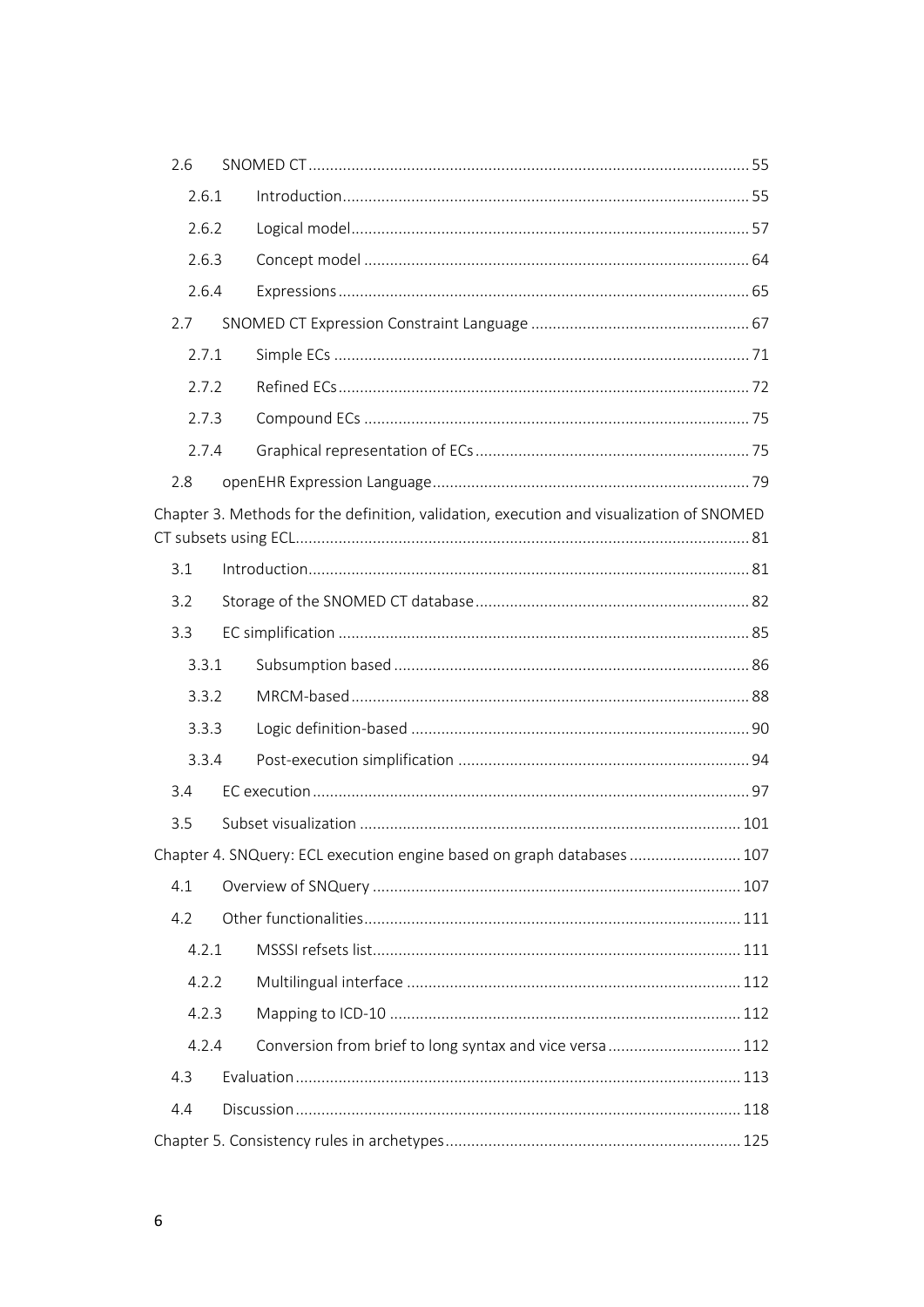| 5.1    |                                                                   |  |
|--------|-------------------------------------------------------------------|--|
| 5.2    | Requirements for the consistency language in archetypes  127      |  |
| 5.2.1  |                                                                   |  |
| 5.2.2  |                                                                   |  |
| 5.2.3  |                                                                   |  |
| 5.2.4  |                                                                   |  |
| 5.2.5  |                                                                   |  |
| 5.2.6  |                                                                   |  |
| 5.2.7  | Considerations about the use of 'EXISTS', 'FOR_ALL' and 'IN'  133 |  |
| 5.2.8  |                                                                   |  |
| 5.2.9  |                                                                   |  |
| 5.2.10 |                                                                   |  |
| 5.3    |                                                                   |  |
| 5.3.1  |                                                                   |  |
| 5.4    |                                                                   |  |
| 5.5    |                                                                   |  |
|        |                                                                   |  |
| 6.1    |                                                                   |  |
| 6.2    |                                                                   |  |
| 6.3    |                                                                   |  |
| 6.3.1  |                                                                   |  |
| 6.3.2  |                                                                   |  |
| 6.3.3  |                                                                   |  |
| 6.3.4  |                                                                   |  |
| 6.3.5  |                                                                   |  |
| 6.3.6  |                                                                   |  |
| 6.3.7  |                                                                   |  |
| 6.3.8  |                                                                   |  |
| 6.3.9  |                                                                   |  |
| 6.3.10 |                                                                   |  |
| 6.4    |                                                                   |  |